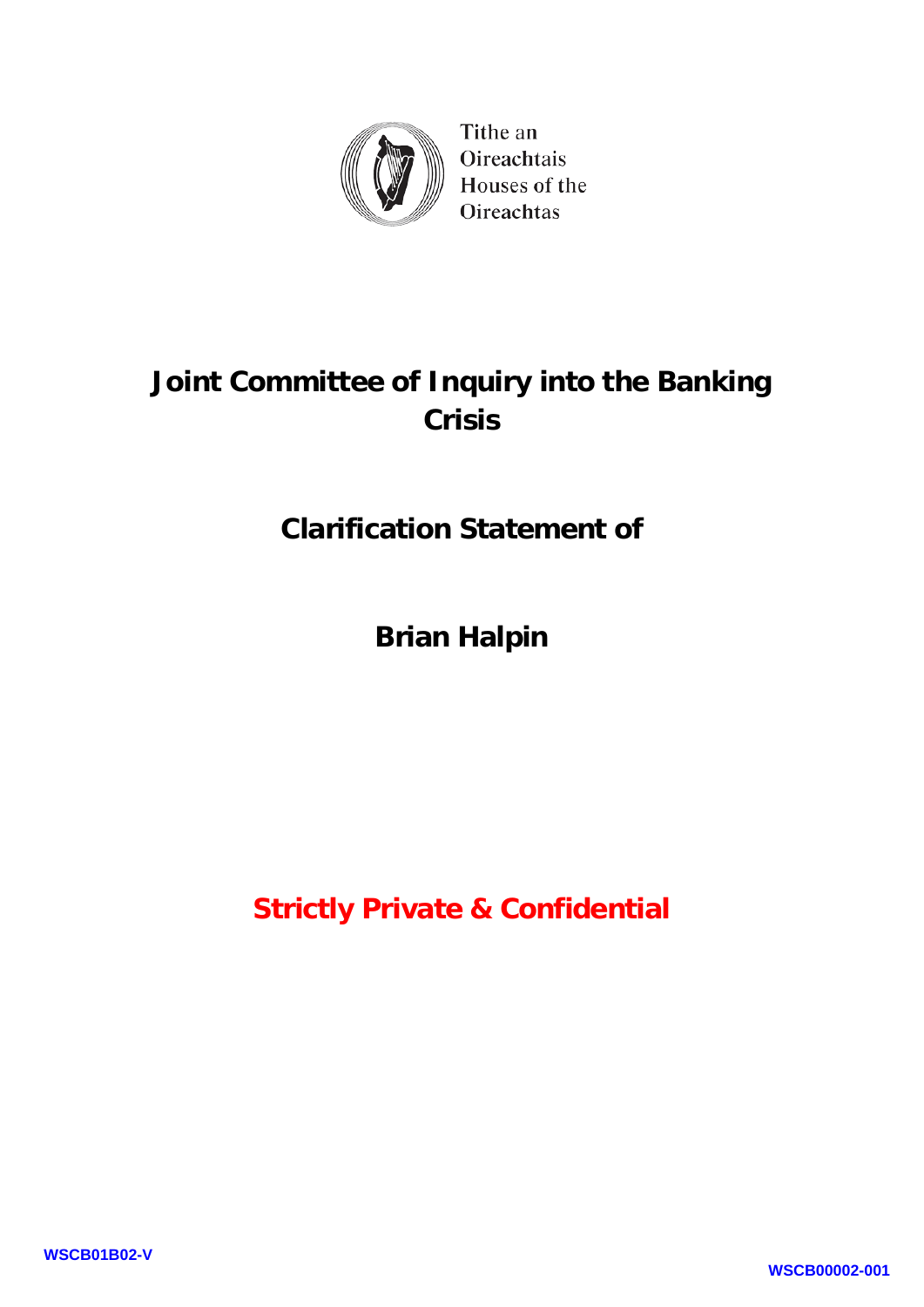As indicated on its cover page, the document(s) contained within are confidential unless and until the Joint Committee decides otherwise including where the Joint Committee publishes such document(s). For the avoidance of doubt, "documents" include witness statements in this context. Further to section 37 of the Houses of the Oireachtas (Inquiries, Privileges and Procedures) Act 2013 ("the Act"), while the documents remain confidential, you must not disclose the document(s) or divulge in any way that you have been given the document(s), other than:

"(a) with the prior consent in writing of the committee,

(b) to the extent necessary for the purposes of an application to the Court, or in any proceedings of the Part 2 inquiry, or

(c) to his or her legal practitioner. $1$ <sup>1</sup>

Serious sanctions apply for breach of this section. In particular, your attention is drawn to section 41(4) of the Act, which makes breach of section 37(1) a criminal offence.

**.** 

<span id="page-1-0"></span><sup>1</sup> *See s.37 of the Houses of the Oireachtas (Inquiries, Privileges and Procedures) Act 2013*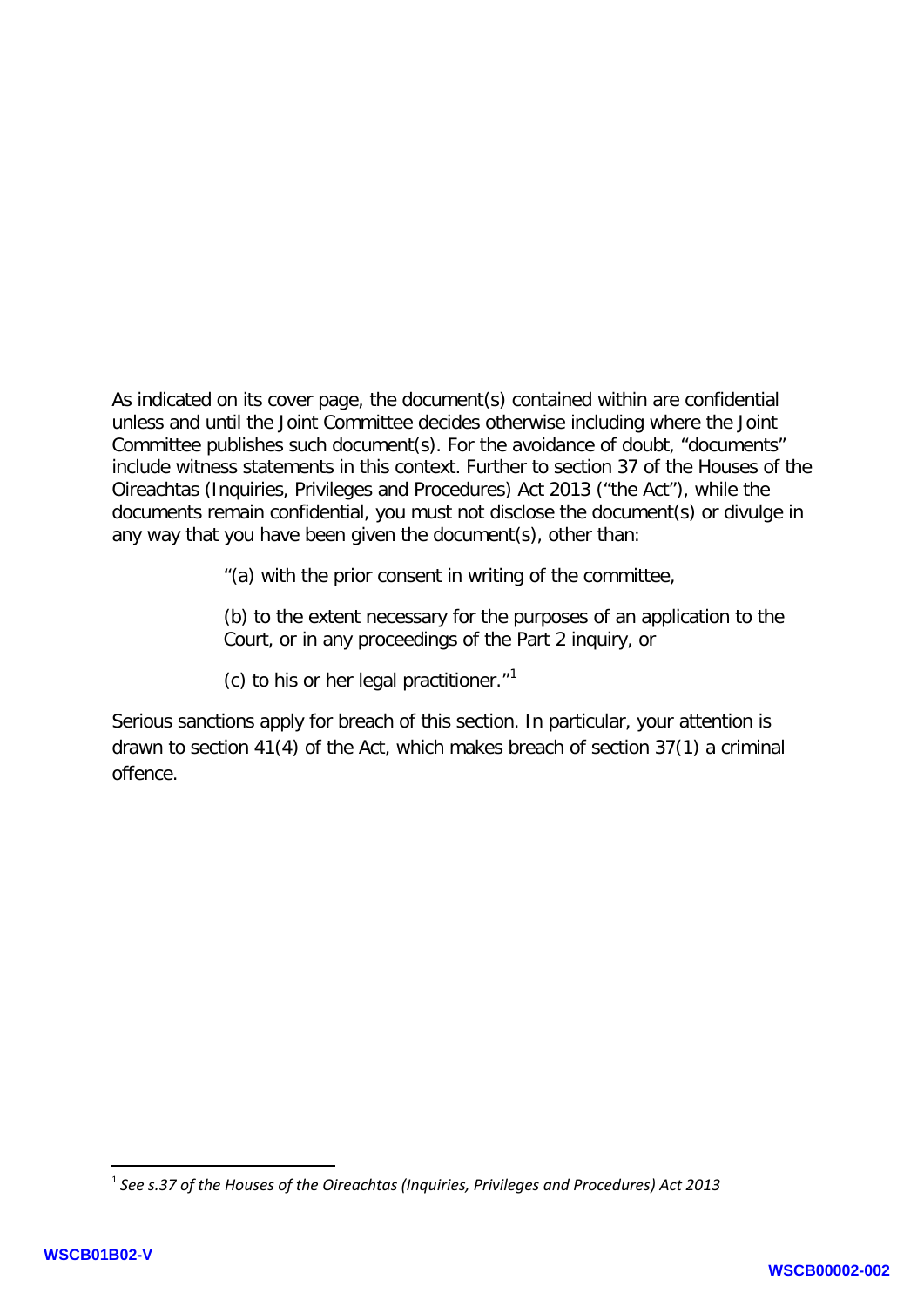Voluntary Statement for clarification purposes by Brian Halpin, Knock na cree Road, Dalkey, co. Dubtin, to the Joint commission of lnquiry into the Banking crisis, in response to the invitation from the commission dated <sup>2</sup> October 2015.

## Summary of my personal qualifications, experience and responsibilities in the Central Bank.

ljoined the central Bank as a school leaver in December 1963. while serving in the Bank <sup>I</sup> graduated with a B.comm Degree from NUI by attending evening classes in UCD and subsequently qualified as a Certified Accountant (ACCA).

After serving in a range of financial and operational departments I was appointed to the<br>Management Board of the Bank in 1990 as Assistant Director General with responsibility to the Director General for Corporate Services including, Human Resources, Information systems ln house services and the Legal unit. ln December 2000, t was appointed secretary of the Bank and Deputy Director General with line responsibility to the Director General for Financial control, Financial Market operations and payments and securities settlements.

In this capacity I became a member of the Financial Stability Coordination Committee which was chaired by the Director General, Liam Barron. After the Central Bank and Financial<br>Services Authority Act2003 established the Regulatory Authority as an Autonomous body within the Bank the Committee became the Financial Stability Committee and the chief Executive and Prudentiat Director of the Authority joined the committee. The Assistant Director General, Economic Division, M. casey, and the Head of Monetary policy and the Committee. MPFS provided secretariat support to the Committee and Mr Browne proposed the annual work programme.

In April 2005, Senior Management responsibilities were reviewed by the Governor following retirements and the appointment of two new assistant Director Generals. Tom O'Connell was given responsibility for the Economics Division, which included MpFS, and Tony Grimes was given responsibility for Financial Market operations and payments and securities settlements Department. I resumed responsibility for an expanded Corporate Management role covering Financial control, lnformation Systems, Human resources and premises and support services while remaining secretary of the Bank. I ceased being a member of the Financial stability committee at that time due to the change in my line responsibilities.

Following Liam Barron's retirement in July 2oo7,Tony Grimes was appointed Director General. At the Governor's and Mr. Grimes request I resumed responsibility for Financial Market operations and Payments and securities settlements while retaining responsibitity

**WSCB00002-003**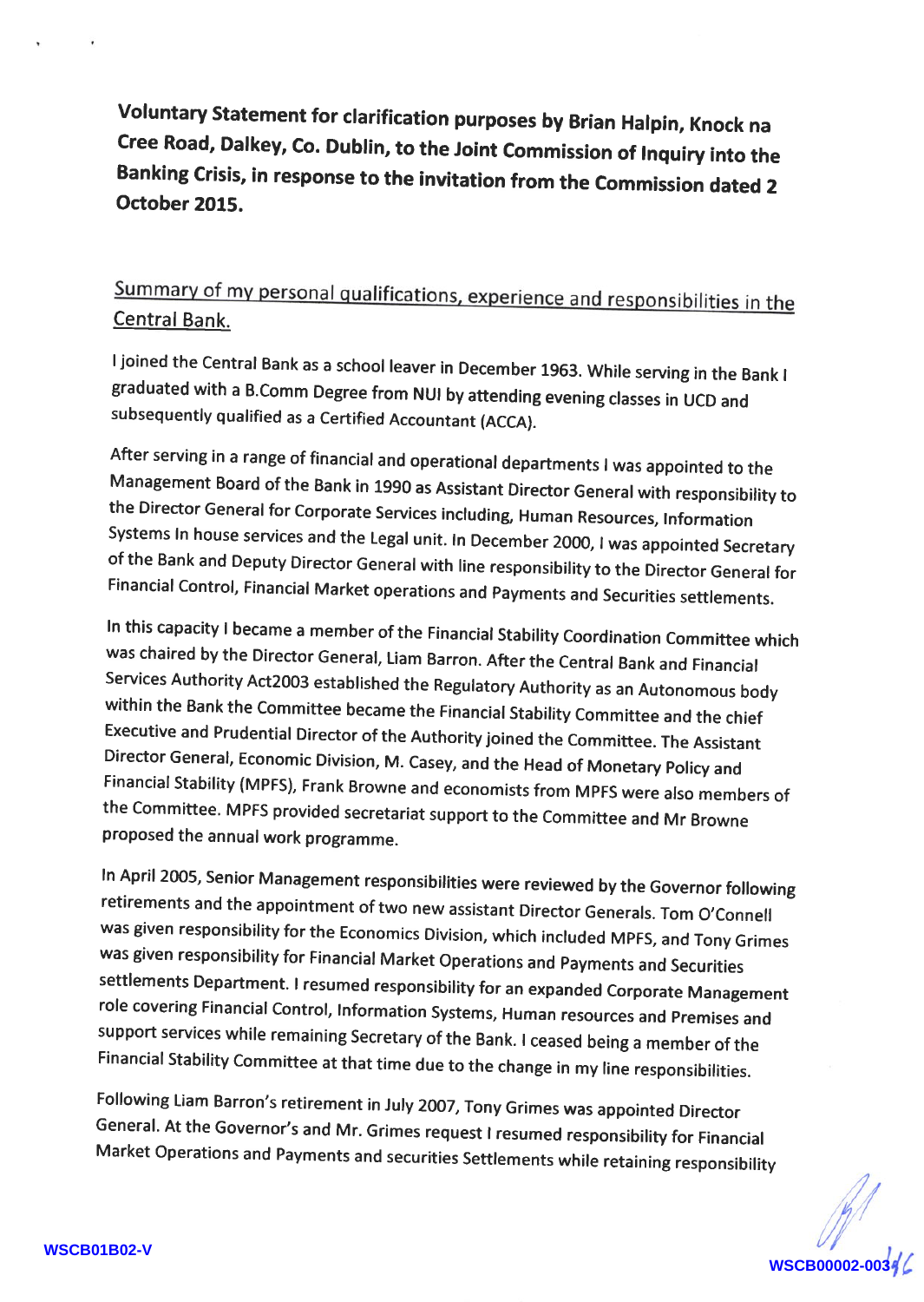for Financial Control and continuing as Secretary of the Bank. This change in responsibilities was made at the stage when the liquidity pressures in the Market began to emerge. These remained my areas of responsibility until I retired from the Bank in February 2010.

Before addressing the list of questions to which the Joint Committee has invited me to respond on a voluntary basis for clarification purposes, I would wish to note that in my position as Secretary of the Bank and Deputy Director General I did not have line responsibility for the economics and Financial Stability area of the Bank. The Head of Monetary Policy and Financial Stability Department (MPFS), Frank Browne, reported to the Assistant Director General (ADG), Economics, and through him to the Director General. Tom O'Connell succeeded Michael Casey as ADG Economics in April 2005.

Question 1. In relation to the production of the 2004 to 2007 Financial Stability Reports.

#### (A)& (B) What were the Differences of opinion in relation to the articles that were to be included in the FSR? and between whom did these differences of opinion arise?

. As outlined above I was not a member of the Financial Stability Committee (FSC) from mid 2005 to mid 2007 when much of the discussion in relation to articles for the 2OO5-2OO7 reports would have taken place. As Secretary of the Bank however I would have had sight of and minuted Board discussions on those papers. At this remove I do not recall any specific differences of opinion in relation to articles to be included in the Financial Stability Reports and always understood that the published articles reflected the agreed consensus views of the Financial Stability Committee, the authors and the relevant members of Management. Certainly I was never approached regarding a concern about the validity of an article for any of the Financial Stability Reports that had been put on the Agenda for Board consideration

#### (C) & (D) Who proposed and who decided about the major themes in the annual FSR? Was the final decision made by the Financial Stability Committee or by the CBFSAI?

My understanding was that the major themes in the annual Financial Stability Reports were proposed by Frank Browne, as Head of MPFS and finalised in discussion at the Financial Stability Committee to the satisfaction of the Chairman and members of the Committee. The agreed theme would be proposed to the Governor, by the Director General and through the Governor to the Board of the Bank and the Regulatory Authority which met in Joint session for formal approval of the Reports before publication. Ultimately the final decision on articles to be published in the Financial Stability reports required the approval of the Joint Board and Regulatory Authority.

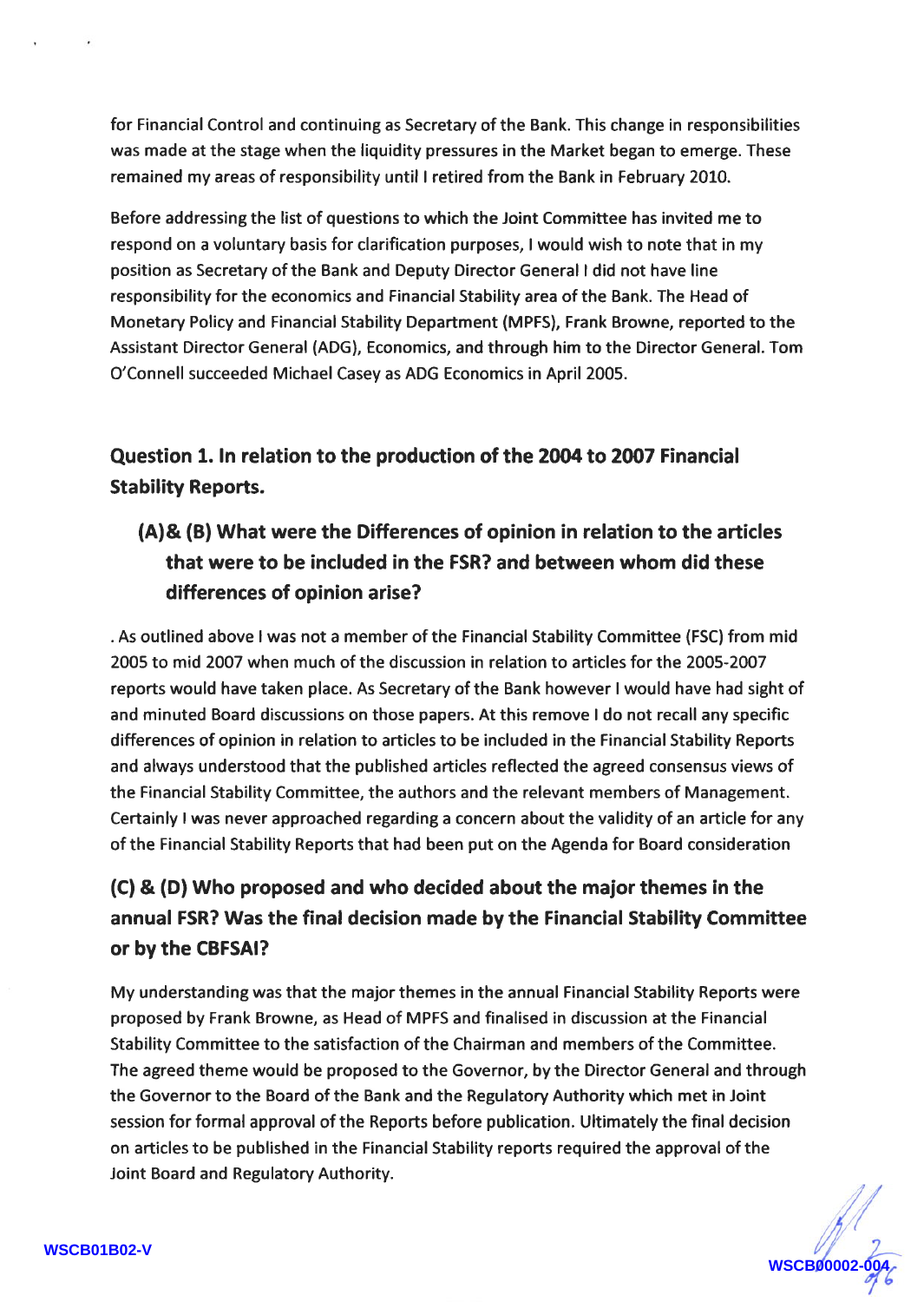#### (E)Before a draft version of the FSR was discussed on the CBFSAT Board, who made the final amendments to the report?

Draft papers for the Financial Stability Reports would be circulated by the authors to relevant members of management in the Bank and the Financial Regulator. Comments would be accepted by the authors or discussed with the officer who sent the comment. I do not recall specific examples at this time but my understanding was always that the draft articles submitted for Board and Regulatory Authority had been agreed by the parties and in particular where, as was the practice, the authors and sponsoring departmental management attended and presented key articles at the Board meetings. Final amendments to draft versions of the FSRs could be made by the relevant line management up to and including the Director General and the Governor. To my knowledge, the procedure was that in all cases any amendment would be sent to and usually discussed with the Author with a view to agreeing the change.

#### (F) What was the role of the head of monetary Policy and Financial Stability Unit, Frank Browne, in this process?

Frank Browne, as head of MPFS, reported to the Assistant Director General, Economics Division. He was a central member of the Financial Stability Committee (FSC) and was responsible for proposing themes and drafting key articles for the annual FSRs. The secretariat for the FSC, which was chaired by the Director General, was provided by MPFS Department and Frank Browne would have worked directly with the Director General in relation to his Financial Stability responsibilities as required. ln this regard I would like to emphasise that while the organisation of the Central Bank was set out in clear hierarchical lines, working relations and access to senior management and between different departments was generally very fluid and informal. Mr Browne, if available, attended and presented at the Central Bank Board and Joint Board/Authority meetings when articles and summaries drafted by his department for the annual FSRs were being considered. I always understood him to be a driving force behind the Financial Stability Reports and that he agreed with their content.

#### (GlWere further changes in relation to the inclusion of articles and reviews made on the level of the CBFSAI Board?

A substantial range of questions and comments were always made by Directors and Members of the Authority in substantive free flowing discussion when the draft FSRs were considered at Joint Board meetings. They would be responded to by the presenting authors or management and any suggested changes would be taken away for consideration and review by the authors in consultation with Management. Substantive points, if agreed, would be reflected in a revised draft by the authors which would be submitted for formal approval at another meeting or by written procedure or by the Governor if the meeting so

**WSCB00002-005**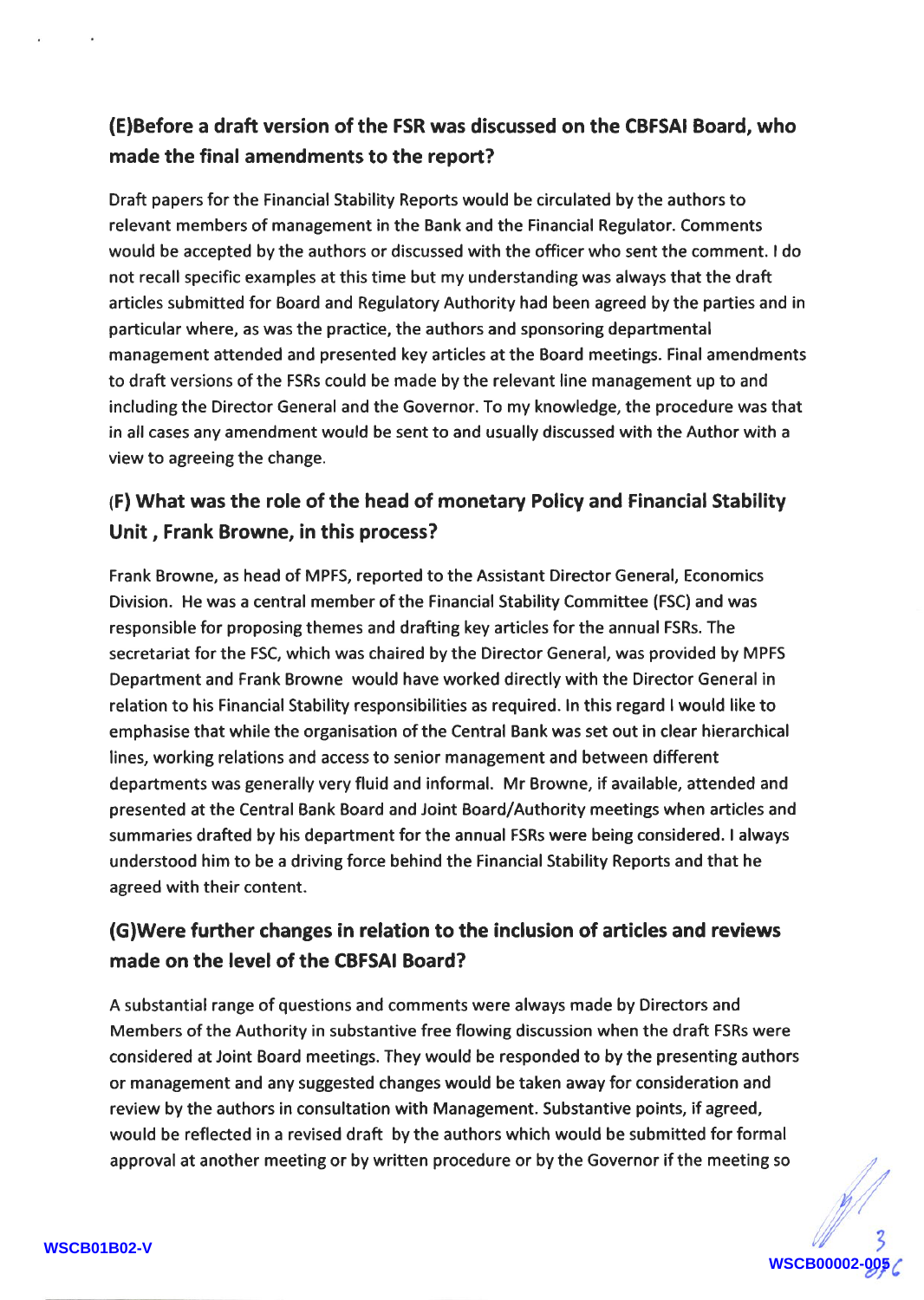all relevant parties agreed. I do agreed. I do not recall any occasion when, to my knowledge, consensus was not reached by<br>all relevant parties to changes made in FRS articles through this procedure. Certainly no<br>objection was ever raised with me in my can General regarding changes to or deletion of articles from any FSR. objection was ever raised with me in my capacity as Bank Secretary and Deputy Director

# (H)What role did you specifically play and who had the final say on content and wording of the FSRs?

I was a member of the FSC as Deputy Director General while I had responsibility for the<br>Financial Operations departments, (2,001-April 2,005 and from August 2,007 until I retired<br>in February 2,010), because of the relevanc However most of the work of the FSC fell to the Economist Departments and in particular<br>MPFS. I continued to be on the circulation list for draft FSR papers after April 2,005 would have made only occasional comments which I would leave to the discretion of the<br>originators or their superiors to consider. MPFS. I continued to be on the circulation list for draft FSR papers after April 2,005 and originators or their superiors to consider.

As Secretary of the Bank, I arranged the submission of all papers to the Board and<br>accordingly would have received all the FSR papers and attended and minuted the Board<br>consideration of the FSRs. I also attended the annual

content and wording of the FSRs. Following the Joint Board discussion, the Governor would<br>normally be given discretion by the Board to approve any necessary final editing before update of data and technical corrections. publication. Any such editing could only reflect the Board discussion and incorporate any

# 2. What were the events or considerations that led to thepreparation of the McQuinn Paper on fundamental house price valuation in 2004?

The McQuinn Paper 'Irish house price Levels: A further perspective' was considered by the<br>Board at its meeting on 29 April 2004. Board at its meeting on 29 April 2004.

While I cannot recall who would have proposed this item for the agenda for that meeting I would would not have been surprised that a paper on this subject had been prepared in the Bank's<br>Economic Analysis Research and Publications Department for Board consideration given the<br>considerable interest in the reasons for t considerable interest in the reasons for the rapid increase in Irish house prices at that time. I<br>am advised that the then Head of The Economic Analysis Research and Publications, Tom<br>O'Connell, asked Dr McQuinn to underta

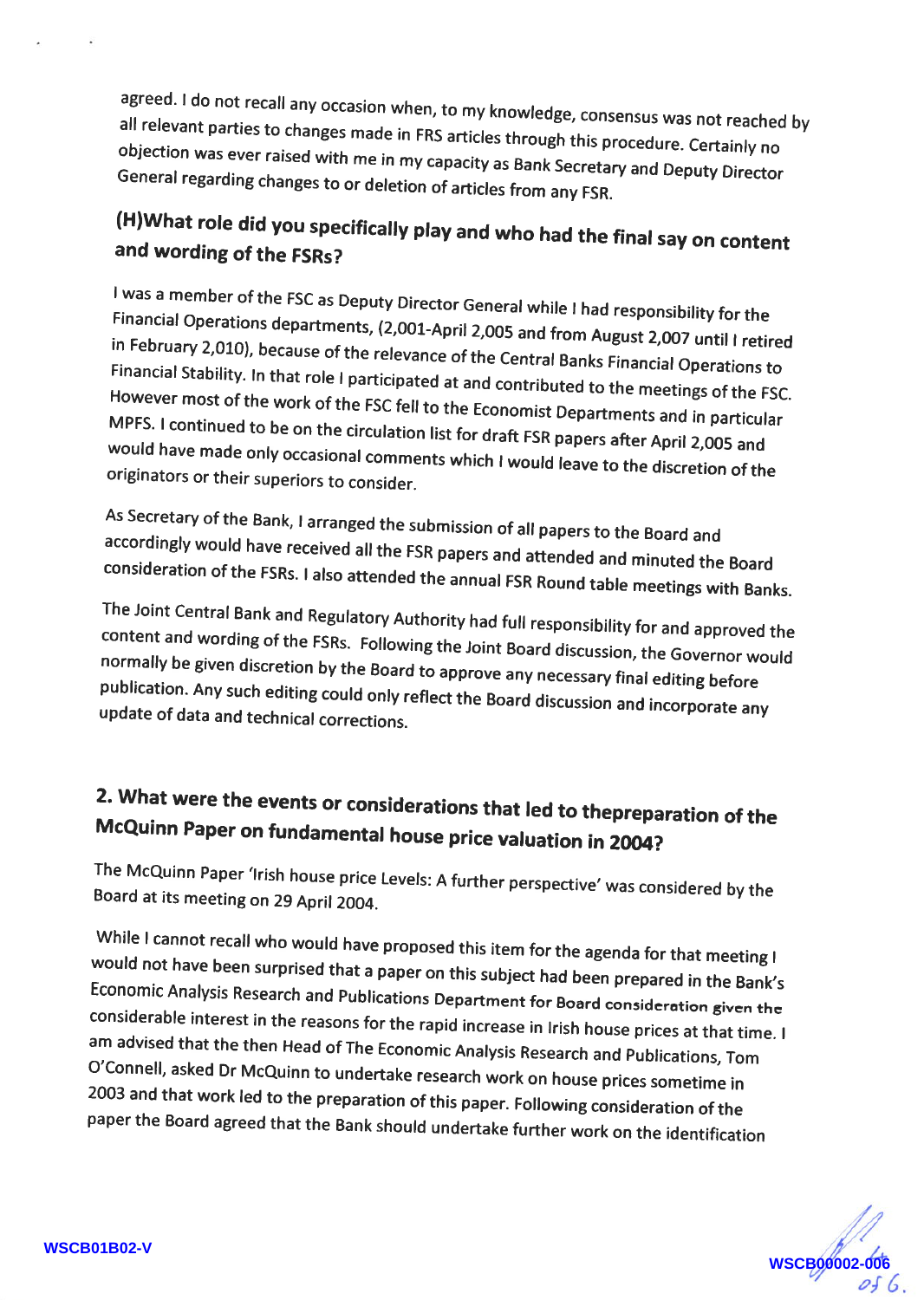of data which might serve as an advance indicator of a weakening in demand and/orhouse price levels.

<sup>I</sup>was not aware of any reservations regarding the undertaking of this analysis or the methodology used by Dr McQuinn as an economist in the Bank's Economic Analysis Research Department.

Question 3. At lease two reports giving estimates on house price valuation had been prepared for inclusion in the FSR 2007. The mention of certain percentages indicating the degree of estimated overvaluation was included in the draft FsR 2007, but was removed in the final version/

- (a) Can you outline the considerations that led to the removal of these figures?
- (b) Who decided that these should not be included?

The minutes of the Joint Board and Authority meeting on27 september2007 record that the meeting considered a draft of the Executive summary and Main article for the FSR for 2oo7. These papers were drafted in MPFS Department. The ADG Economic Division, O'Connell, the Head of MPFs, F. Browne and four of his economist staff attended the meeting. The draft papers included a section on 'Measures of Overvaluation in the Residential Housing Market' in which it was reported that a recently developed model of house prices in the Bank based interalia around the borrowing capacity of house buyers points to an overvaluation of the order of 39% in the first quarter of 2007. The minutes record that the meeting considered that in the continuing turbulence and uncertainty in the financial markets since early August the tone and content in the FSR will be of particular importance and sensitivity. ln view of the importance of reflecting the most up to date position a final iteration of the Report was circulated for Board consideration at its meeting on 18 October.

The Board of the CBFSAI (the Bank) meeting on 18 october considered revised drafts of these papers which were prepared in MPFS Department. The Head of MpFs, F.Browne and two of his economist staff, attended the meeting during consideration of these draft papers. The Minutes record that the meeting noted that the draft FSR had been updated in the light of the discussion at the Joint Board/Authority meeting on 27 september and developments in the intervening period. The meeting agreed that the right balance had been struck in commenting on the potential risks to Financial stability and that the FsR should be finalised by the Governor taking account of the meeting discussion and any further bilaterat comments by Directors or Members of the Authority who had also been circulated with the revised draft. The FSR was published on 14 November 2007.

**WEB000**